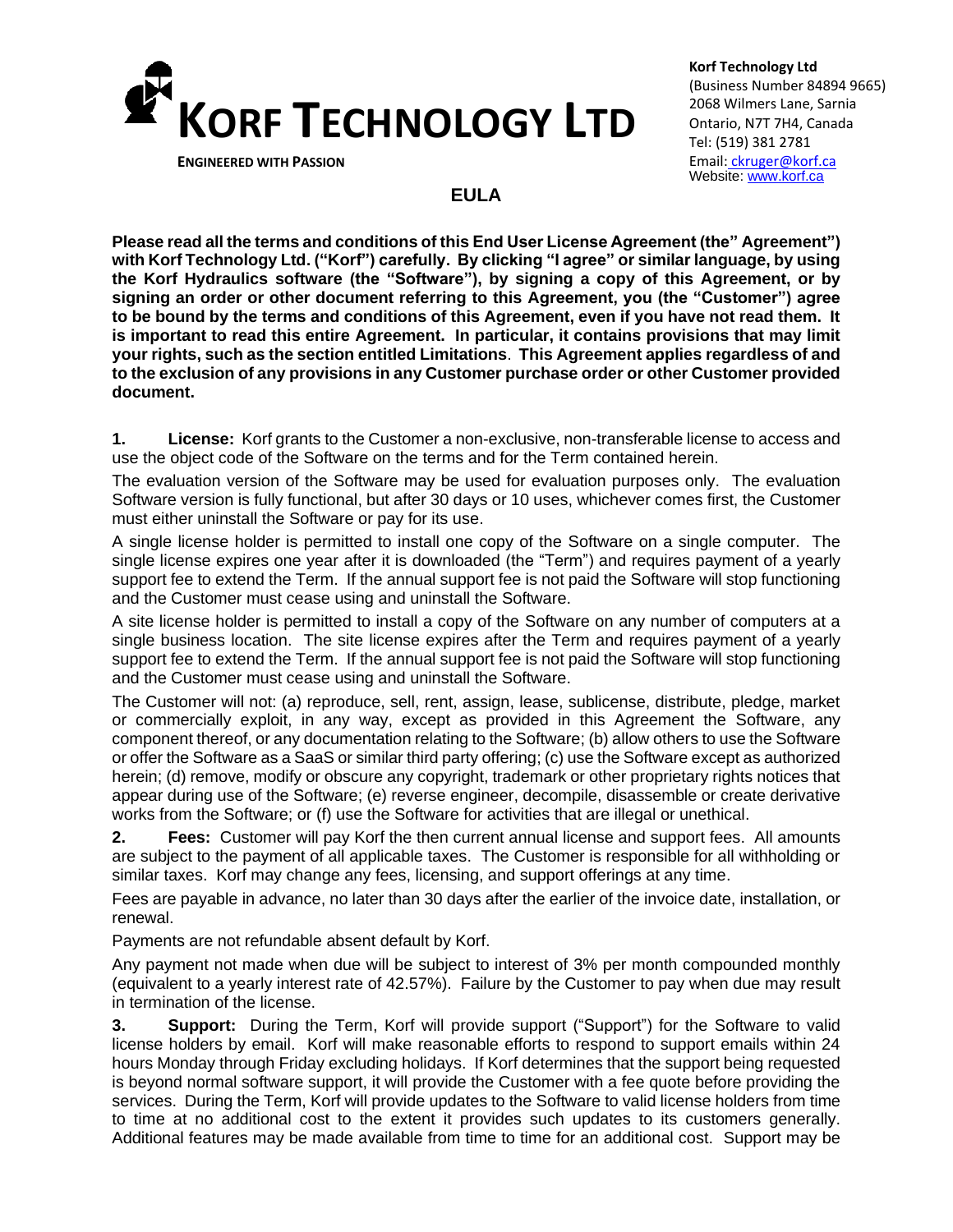subject to additional fees if the Customer is not using then current versions of the Software, or if the Customer has not used the Software in accordance with Korf instructions.

**4. Default**: This Agreement is effective until terminated.

Korf may terminate this Agreement or suspend the provision of Services, if not cured within 15 days following receipt of notice of default, upon the occurrence of any of the following events: (a) Customer fails to comply with any provision of this Agreement, uses the Software or Services beyond the scope described herein, or fails to pay when due; (b) Customer attempts to assign, sub-license, or otherwise transfer any of its rights under this Agreement without the consent of Korf; or (c) Customer files an assignment in bankruptcy or is or becomes bankrupt and/or insolvent, upon the appointment of a receiver for all or substantially all of the property or assets of the Customer, upon the making of any assignment or attempted assignment for the benefit of creditors or on the institution by Customer of any act or proceeding for the winding up of its business.

If for any reason Korf ceases to provide the Software or Support for its customers generally, it will provide notice on its website and will continue providing same until the end of the then current Term.

**5. Customer Responsibility:** The Customer is responsible for all activity conducted using the Software. The Customer is responsible for its infrastructure required to use the Software. The Customer must supply and pay for any third party software required by the Software.

**6. Warranty:** Korf will support the Software as described in the Support section.

Korf may charge the Customer for services provided under this warranty if they are required because the Customer has not used the Software in accordance with instructions supplied by Korf.

Korf does not warrant that the Software and Support are error free, will operate without problems or without interruption, or will satisfy the Customer's expectations.

**7. Limitations:** All promises made by Korf are contained in this Agreement. No promises implied by law (whether described as warranties, conditions, representations, or otherwise, and whether relating to merchantability, fitness, non-infringement, or otherwise) apply.

The Customer cannot collect any damages from Korf for any reason (whether under legal theories of contract, tort, negligence, strict liability, operation of law or otherwise) that are not direct damages or exceed the amount paid by the Customer to Korf for the Customer's initial license Term of the Software excluding annual support.

Korf relies on these limitations when entering this agreement and setting its fees. They are a fundamental and essential part of our arrangement, and apply even if this agreement has failed in its fundamental or essential purpose or been fundamentally breached.

**8. Governing Law**: This Agreement will be interpreted in accordance with and governed by the laws of the Province of Ontario, Canada, excluding conflicts of laws provisions and excluding the United Nations Convention on Contracts for the International Sale of Goods. The parties hereby submit to the non-exclusive jurisdiction of the courts of Ontario, and the Federal Court of Canada. Any actions against Korf must be commenced in the courts of Ontario or the Federal Court of Canada.

**9. Confidential Information:** Confidential Information is all information of either party that is not generally known to the public, whether of a technical, business or other nature (including, without limitation, trade secrets, know-how and information relating to technology, business plans, assets, liabilities, prospects, finances, product capabilities or lack thereof), that is disclosed by a party to the other or that is otherwise learned by the other in the course of its discussions or business dealings with the other, and that has been identified as being proprietary and/or confidential or that by the nature of the circumstances surrounding the disclosure or receipt ought to be treated as proprietary and/or confidential.

Confidential Information will not include (except for any personally identifiable information about an individual that relevant privacy legislation or policies do not allow to be disclosed): (a) any Confidential Information that is in the public domain at the time of its disclosure or which thereafter enters the public domain through no action of the receiving party, direct or indirect, intentional or unintentional; (b) any Confidential Information which the receiving party can demonstrate was in its possession or known to it prior to its receipt, directly or indirectly, from the other party; (c) any Confidential Information that is disclosed to the receiving party by another party not in violation of the rights of the other party or any